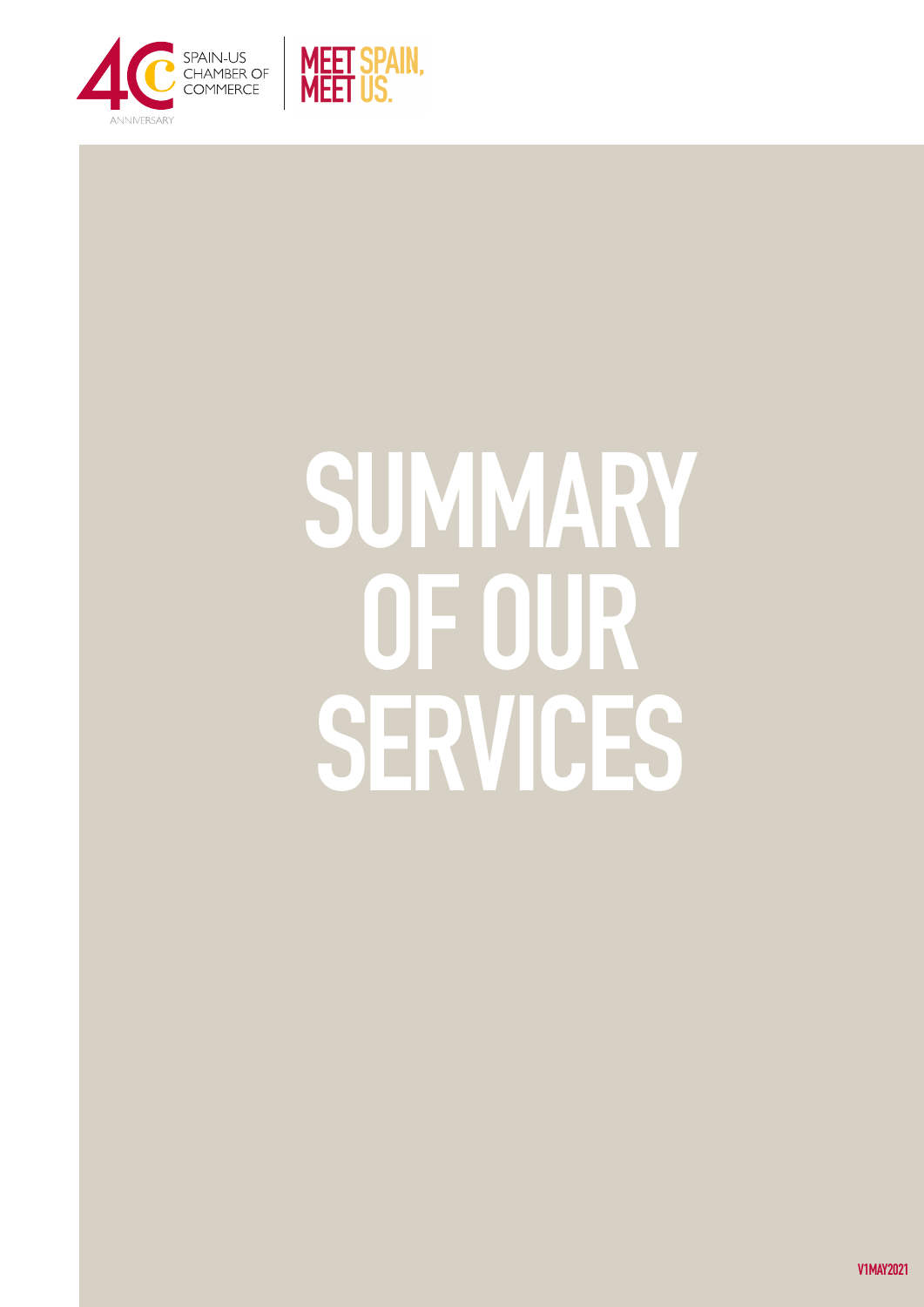



# SPAIN-US CHAMBER OF COMMERCE IN FLORIDA

| <b>ABOUT</b><br>US.                   | The Spain-US Chamber of Commerce in Florida is a private, non-profit organization and<br>officially recognized by the Spanish and American Government. With over 40 years of<br>experience, the Spain-Us Chamber of Commerce promotes the trade relationship<br>between Spain, The United States, and Latam. Thanks to our network of members<br>and thousands of contacts, we help companies to grow and achieve their<br>objectives through services consulting, training and networking. |  |  |  |
|---------------------------------------|---------------------------------------------------------------------------------------------------------------------------------------------------------------------------------------------------------------------------------------------------------------------------------------------------------------------------------------------------------------------------------------------------------------------------------------------------------------------------------------------|--|--|--|
| <b>PRINCIPAL</b><br><b>OBJECTIVES</b> | . To promote and encourage business between Spain, the US and, Latin America.<br>. To help companies achieve their objectives, facilitating their entry and development in the                                                                                                                                                                                                                                                                                                              |  |  |  |
|                                       | American market. We also offer guidance to American companies interested in establishing<br>a presence in Spain.                                                                                                                                                                                                                                                                                                                                                                            |  |  |  |
|                                       | . To advance the brand image of Spain and the image of Spanish companies in the US at the<br>same time as we raise awareness of our business community.                                                                                                                                                                                                                                                                                                                                     |  |  |  |
|                                       | . To facilitate useful and current information about commerce and investment opportunities.<br>• To offer a platform for business networking.                                                                                                                                                                                                                                                                                                                                               |  |  |  |
|                                       |                                                                                                                                                                                                                                                                                                                                                                                                                                                                                             |  |  |  |
|                                       | 1. Consulting services.                                                                                                                                                                                                                                                                                                                                                                                                                                                                     |  |  |  |
| <b>WHAT WE</b><br><b>OFFER</b>        | 2. FDA services.                                                                                                                                                                                                                                                                                                                                                                                                                                                                            |  |  |  |
|                                       | 3. Marketing & communication.                                                                                                                                                                                                                                                                                                                                                                                                                                                               |  |  |  |
|                                       | 4. Employment services.                                                                                                                                                                                                                                                                                                                                                                                                                                                                     |  |  |  |
|                                       | 5. Virtual office services.                                                                                                                                                                                                                                                                                                                                                                                                                                                                 |  |  |  |
|                                       | 6. Help Desk IT service.                                                                                                                                                                                                                                                                                                                                                                                                                                                                    |  |  |  |
| <b>MEMBERSHIPS</b>                    | • Trustee.<br>• Platinum<br>• Corporate.<br>• General.                                                                                                                                                                                                                                                                                                                                                                                                                                      |  |  |  |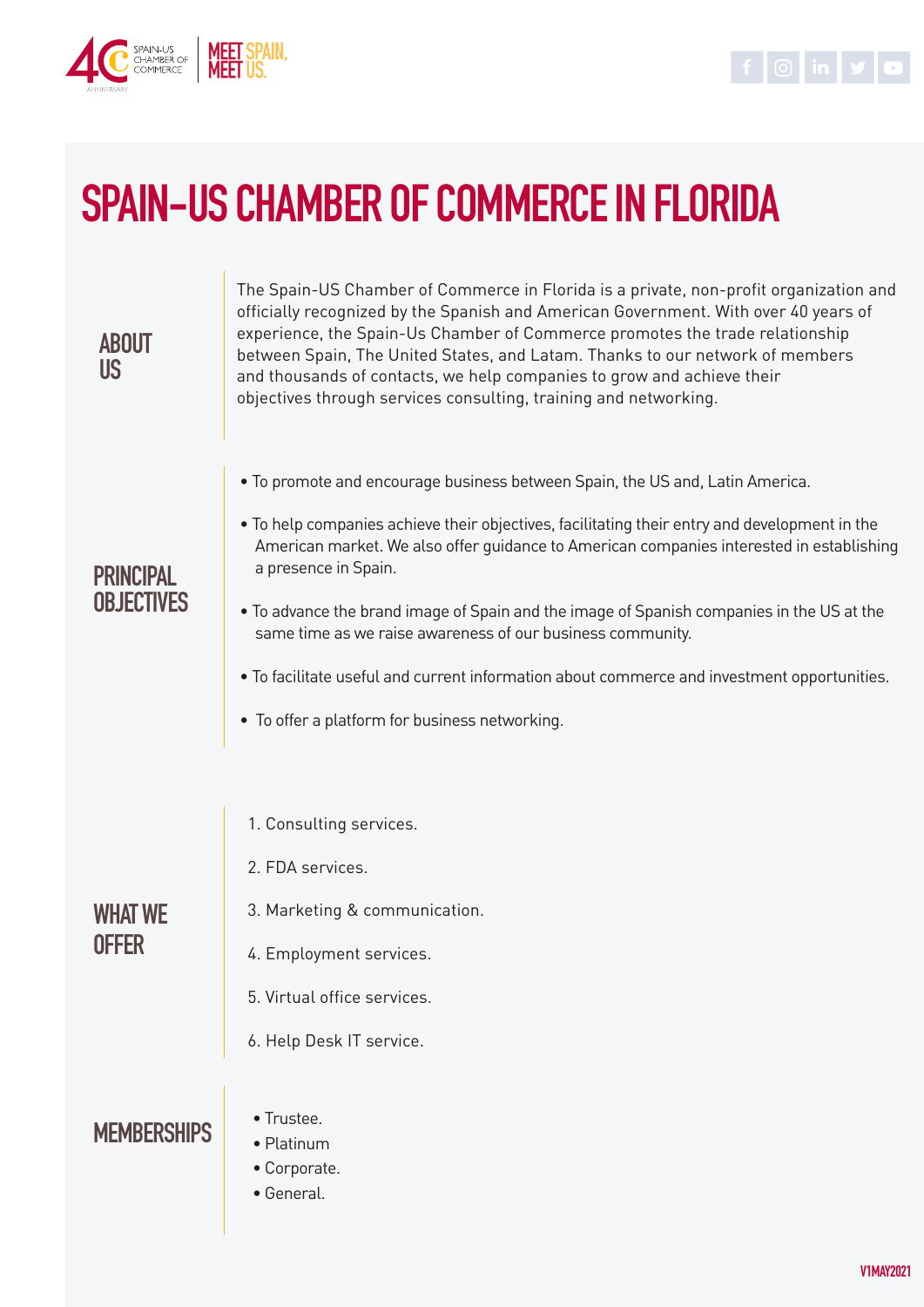



# TRUSTEE MEMBERSHIP

# \$15.000/year ・10 Representantives

Companies who wish to achieve the utmost visibility and access the most Chamber services.

#### **FDA Services\*:**

- Unlimited FDA registrations with the Chamber as resident agent.
- Unlimited number of labeling reviews.

### INTERNATIONAL **COMMERCE**

**MARKFTING** & **COMMUNICATION** 

### • Unlimited number of FCE/SID registrations.

- Unlimited number of Prior Notices.
- FDA regulation guidance.

#### **Consulting:**

- Consulting services and advice for business development.
- 4 Commercial agendas (appointments with potential clients, distributors, partners etc). Approx. minimum 5 appointments per agenda. Discount: 60% on each additional agenda.
- 4 Basic market research studies. | Discount: 75% on each additional study.

#### **Events & Networking:**

- Organization of 4 events (seminars, presentations, conferences, networking).\*\*
- Representation at fairs, commercial appointments, and paperwork processes.\*\*\*
- Preferential participation in commercial missions and fairs.
- Access to events with preferential conditions.
- Organization of 4 webinars.\*\*\*

#### **Communication:**

- Presence of informative brochures at Chamber entry and in the Chamber meeting room.
- Publication of the company profile in our online member directory.
- Incorporation of the company logo on the Chamber´s website.
- Publication of 1 event per month in our online calendar of events.
- Promotion of benefits and/or discounts on the Chamber´s website.
- Visibility at all the events organized by the Chamber.\*\*\*
- Unlimited publication of posts on the Chamber´s social media.\*\*\*
- Publication of up to 12 news in the Chamber's magazine.\*\*\* (News items should be 1400-1600 long). | Discount: 60% on additional items.
- Publication of up to 12 articles on the Chamber's blog\*\*\* Discount:50% on additional articles. \*\*\*
- Exclusive access to relevant people in the business worlds of the US and Spain.
- Discount on the rental of offices for professional use, with internet connection and use of the Chamber postal address. \*\*\*
- Support in talent search through our array of different communications channels.
- Reserved lunch table organized by the Chamber and a table at the Chamber's Annual Gala.
- Local phone numbers and cloud phone services for the U.S. with special discounts.
- Business address at our office including all incoming mail.
- Free access to our Help Desk IT service powered by Centribal.
- Unlimited acesss to the meeting room.\*\*\*
- Discount on J-1 visa processing.

\* For food and beverages products.

**BENEFITS** 

\*\* Does not include production costs. Subject to availability.

\*\*\* Consult the Chamber. Subject to availability.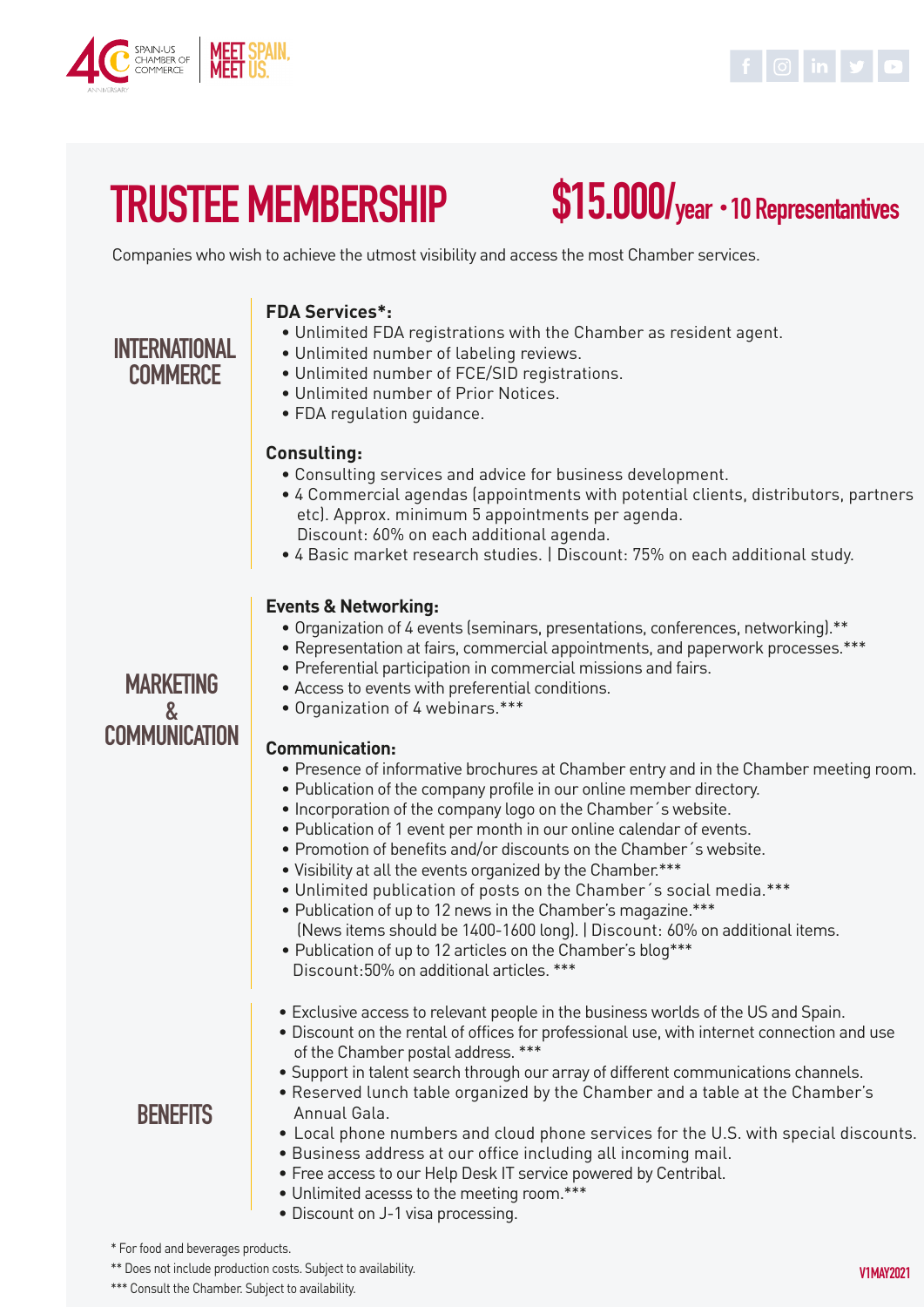

INTERNACIONAL **COMMERCE** 



# PLATINUM MEMBERSHIP

# \$5.000/year・6 Representantives

Companies that require high visibility and personalized services to boost the business, image and value of their brand.

#### **FDA Services\*:**

- Unlimited FDA registrations with the Chamber as resident agent.
- 20 Labeling reviews. | Discount: 60% on each additional reference.

#### • 15 FCE/SID registrations. | Discount: 40% on five additional references.

- Unlimited number of Prior Notice.
- FDA regulation guidance.

#### **Consulting:**

- Consulting services and advice for business development.
- 1 Commercial agenda (appointments with potential clients, distributors, partners etc). Approx. minimum 5 appointments per agenda. | Discount: 60% on each additional agenda.
- 2 Basic market research studies. | Discount: 75% on each additional study.

#### **Events & Networking:**

- Organization of 2 events (seminars, presentations, conferences, networking). \*\*
- Representation at fairs, commercial appointments, and paperwork processes.\*\*\*
- Preferential participation in commercial missions and fairs.
- Access to events with preferential conditions.
- Organization of 3 webinars.\*\*\*

#### **Communication:**

- Presence of informative brochures at Chamber entry and in the Chamber meeting room.
- Publication of the company profile in our online member directory.
- Incorporation of the company logo on the Chamber´s website.
- Publication of 1 event per month in our online calendar of events.
- Promotion of benefits and/or discounts on the Chamber's website.
- Publication of up to 12 news in the Chamber´s magazine.\*\*\* (News items should be 700-800 long). | Discount: 60% on additional items.
- Publish up to 12 posts on the Chamber's social media.\*\*\*
- Publication of up to 6 articles on the Chamber's blog.\*\*\* Discount: 50% on additional articles.
- Exclusive access to relevant people in the business worlds of the US and Spain.
- Discount on the rental of offices for professional use, with internet connection and use of the Chamber postal address. \*\*\*
- Support in talent search through our array of different communications channels.
- Local phone numbers and cloud phone services for the U.S. with special discounts.
- Business address at our office including all incoming mail.
- Free access to our Help Desk IT service powered by Centribal.
- 4 hour/month access to the Chamber meeting room. Discount: 75% on additional hours.\*\*\*
- Discount on J-1 visa processing.

#### \* For food and beverages products.

**BENEFITS** 

\*\* Does not include production costs. Subject to availability.

\*\*\* Consult the Chamber. Subject to availability.

### MARKETING & **COMMUNICATION**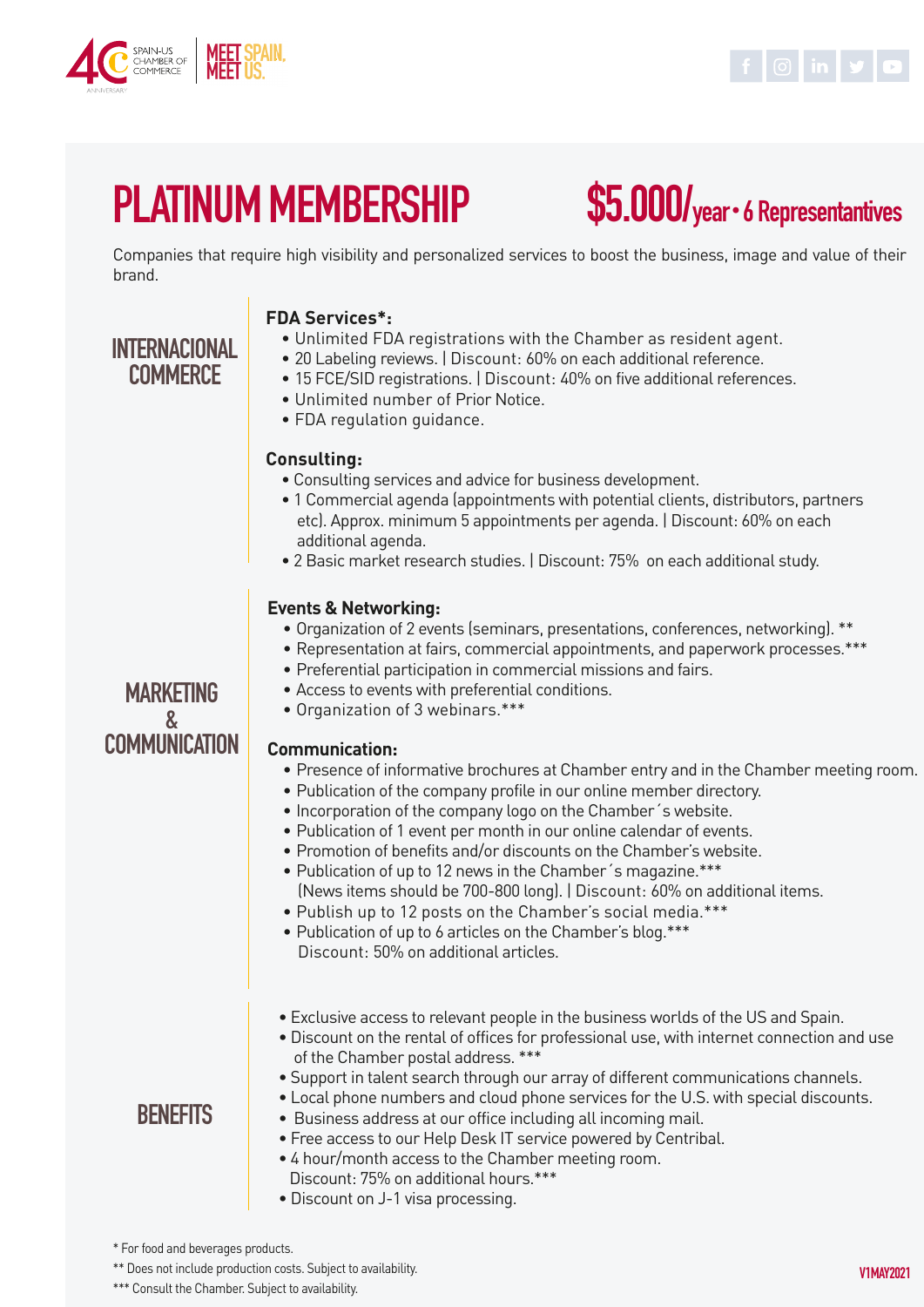

INTERNACIONAL **COMMERCE** 



### CORPORATE MEMBERSHIP \$1.500/year・4 Representantives

Small and medium companies who require specific services and wish to play a relevant role in their target market.

#### **FDA Services\*:**

#### • 3 FDA registrations with the Chamber as resident agent. Discount: 75% on each additional reference.

- 10 Labeling reviews. | Discount: 40% on each additional review.
- 10 FCE/SID registrations. | Discount: 40% on five additional references.
- FDA regulation guidance.
- 15 Prior Notice.

#### **Consulting:**

- Consulting services and advice for business development.
- Special price first commercial agenda (appointments with potential clients, distributors, partners, etc). Approx. minimum 5 appointments per agenda: \$500. Discout: 60% on the original price in additional agendas.
- 1 Basic market research study.. | Discount: 75% on each additional study.

#### **Events & Networking:**

- Organization of 1 event (seminars, presentations, conferences, networking). \*\*
- Representation at fairs, commercial appointments, and paperwork processes.\*\*\*
- Preferential participation in commercial missions and fairs.
- Access to events with preferential conditions.
- Organization of 2 webinars.\*\*\*

#### **MARKFTING** & **COMMUNICATION**

#### **Communication:**

- Presence of informative brochures at Chamber entry and in the Chamber meeting room.
- Publication of the company profile in our online member directory.
- Publication of 1 event per month in our online calendar of events.
- Promotion of benefits and/or discounts on the Chamber's website.
- Publication of up to 6 news in the Chamber´s magazine.\*\*\* (News items should be 700-800 long). | Discount: 50% on additional items.
- Publish up to 8 posts on the Chamber's social media.\*\*\*
- Publication of up to 2 articles on the Chamber blog.\*\*\* Discount: 40% on additional articles.
- Discount on the rental of offices for professional use, with internet connection and use of the Chamber postal address. \*\*\*
- Support in talent search through our array of different communications channels.
- Local phone numbers and cloud phone services for the U.S. with special discounts.

#### **BENEFITS**

- Business address at our office including all incoming mail. • Free access to our Help Desk IT service powered by Centribal.
- 2 hour/month access to the Chamber meeting room.\*\*\* Discount: 65% on additional hours.
- Discount on J-1 visa processing.

\* For food and beverages products.

\*\* Does not include production costs. Subject to availability.

\*\*\* Consult the Chamber. Subject to availability.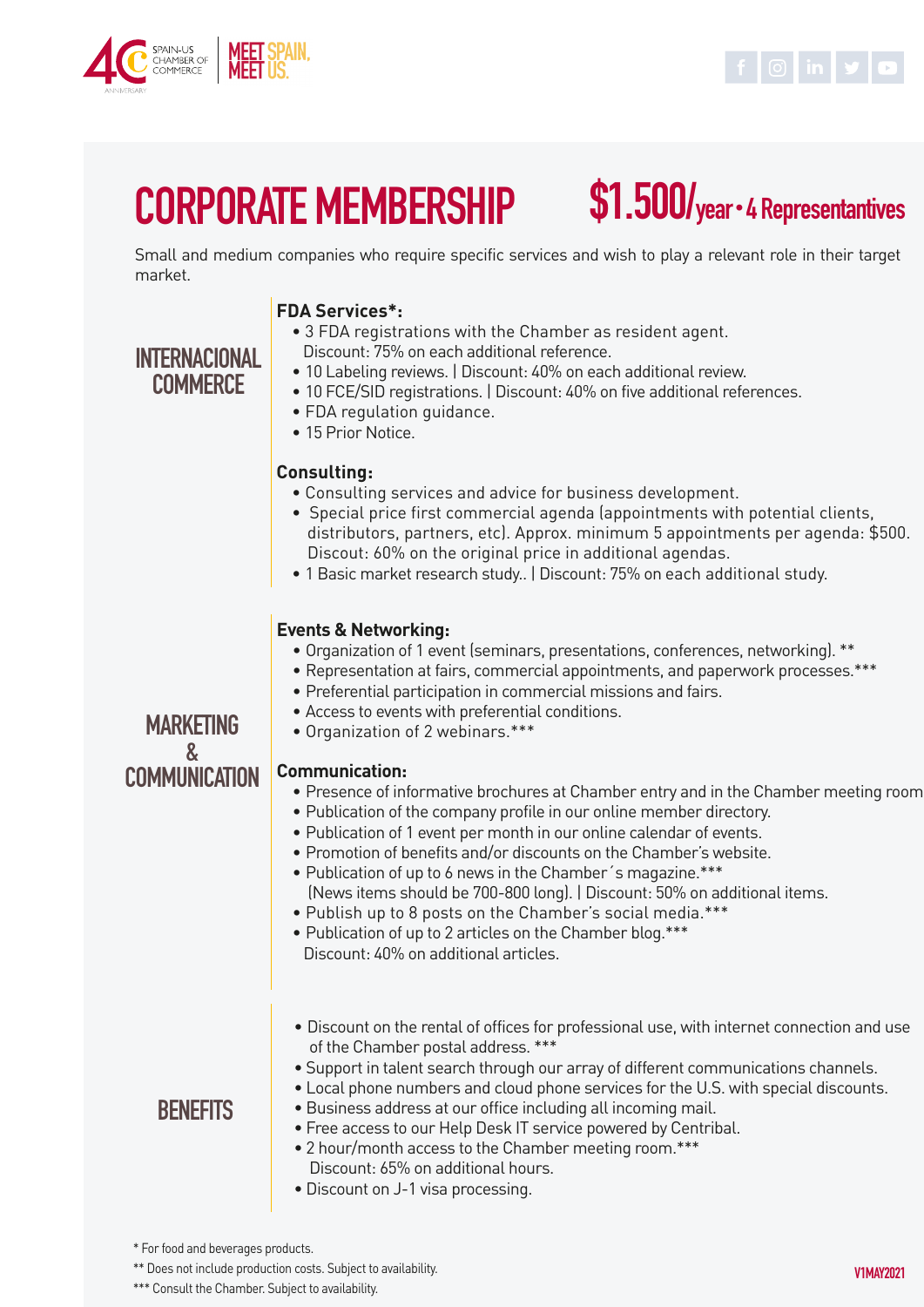

INTERNACIONAL **COMMERCE** 



# GENERAL MEMBERSHIP

\$500/year ・2 Representantives

Independent professionals or small companies looking to consolidate their place in the US market in a sustained fashion.

#### **FDA Services\*:**

- 2 FDA registrations with the Chamber as resident agent. Discount: 60% on each additional reference.
- 5 Labeling reviews. | Discount: 20% on each additional review.
- 5 FCE/SID registrations. | Discount: 20% on five additional references.

#### • FDA regulation guidance.

• 10 Prior Notice.

#### **Consulting:**

- Consulting services and advice for business development.
- 50% discount on the first commercial agenda (appointments with potential clients, distributors, partners, etc). Approx. minimum 5 appointments per agenda. Discount: 60% on each additional agenda.
- 75% discount on market research studies.

#### **Events & Networking:**

- 50% discount on the organization of events (seminars, presentations, conferences, networking).\*\*
- Representation at fairs, commercial appointments, and paperwork processes.\*\*\*
- Preferential participation in commercial missions and fairs.
- Access to events with preferential conditions.
- Organization of 1 webinar.\*\*\*

#### **Communication:**

- Publication of the company profile in our online member directory.
- Publication of 1 event per month in our online calendar of events.
- Promotion of benefits and/or discounts on the Chamber's website.
- Publication of up to 3 news in the Chamber's magazine.\*\*\*
	- (News items should be 700-800 long). | Discount: 25% on additional items.
- Publish up to 4 posts on the Chamber's social media.\*\*\*
- Publication of up to 1 article on the Chamber blog.\*\*\* Discount: 20% on additional articles.
- Discount on the rental of offices for professional use, with internet connection and use of the Chamber postal address. \*\*\*
- Support in talent search through our array of different communications channels.

#### • Local phone numbers and cloud phone services for the U.S. with special discounts.

#### • Discount for using business address at our office including all incoming mail.\*\*\*

- Free access to our Help Desk IT service powered by Centribal.
- 50% discount on rental of the Chamber meeting room.\*\*\*
- Discount on J-1 visa processing.

MARKETING & **COMMUNICATION** 

### **BENEFITS**

\*\* Does not include production costs. Subject to availability.

<sup>\*\*\*</sup> Consult the Chamber. Subject to availability.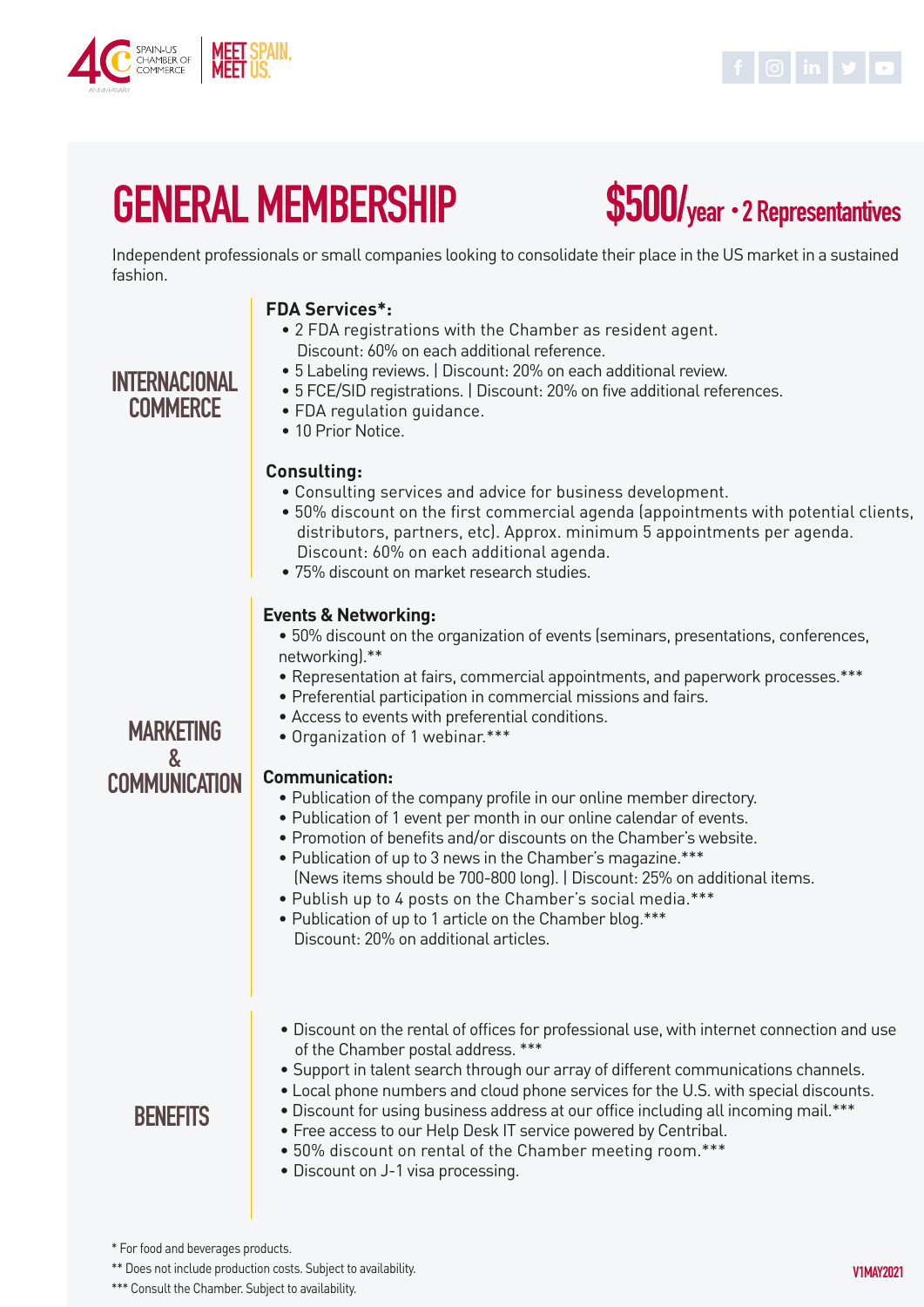



# MEMBERSHIP APPLICATION

## Company Information

| Company Name: Name and All Company Name and All Company Name and All Company of the All Company of the All Company of the All Company of the All Company of the All Company of the All Company of the All Company of the All C |             |                 |              |                        |
|--------------------------------------------------------------------------------------------------------------------------------------------------------------------------------------------------------------------------------|-------------|-----------------|--------------|------------------------|
|                                                                                                                                                                                                                                |             |                 |              |                        |
| State:                                                                                                                                                                                                                         |             | Zip Code:       |              | Country: 2008 Country: |
| Tel : ________________________________                                                                                                                                                                                         |             | Fax: 1          |              |                        |
| Company ID: North Company ID:                                                                                                                                                                                                  |             |                 |              |                        |
| <b>Contact info</b>                                                                                                                                                                                                            |             |                 |              |                        |
| Name: Name: Name: Name: Name: Name: Name: Name: Name: Name: Name: Name: Name: Name: Name: Name: Name: Name: Name: Name: Name: Name: Name: Name: Name: Name: Name: Name: Name: Name: Name: Name: Name: Name: Name: Name: Name:  |             |                 |              |                        |
| Position: New York Position 2014                                                                                                                                                                                               |             |                 |              |                        |
| Tel: ___________________________                                                                                                                                                                                               |             |                 |              |                        |
| Email :__________________________                                                                                                                                                                                              |             |                 |              |                        |
| <b>Other Contacts</b>                                                                                                                                                                                                          |             |                 |              |                        |
| <b>Typo</b>                                                                                                                                                                                                                    | <b>Name</b> | <b>Position</b> | <b>Email</b> | <b>Telephone</b>       |

| Secondary                                          |             |  |
|----------------------------------------------------|-------------|--|
| Accounting                                         |             |  |
| Marketing                                          |             |  |
| Additional<br>Representative                       |             |  |
| Additional<br>Representative                       |             |  |
| Additional<br>Representative                       |             |  |
| <b>Business Activity</b>                           |             |  |
| Sector:                                            | Speciality: |  |
|                                                    |             |  |
| Company based in the US:<br>No <sub>1</sub><br>Yes |             |  |
| If not, specify where:                             |             |  |
| Nº of employees:                                   |             |  |
| Operations start year:                             |             |  |